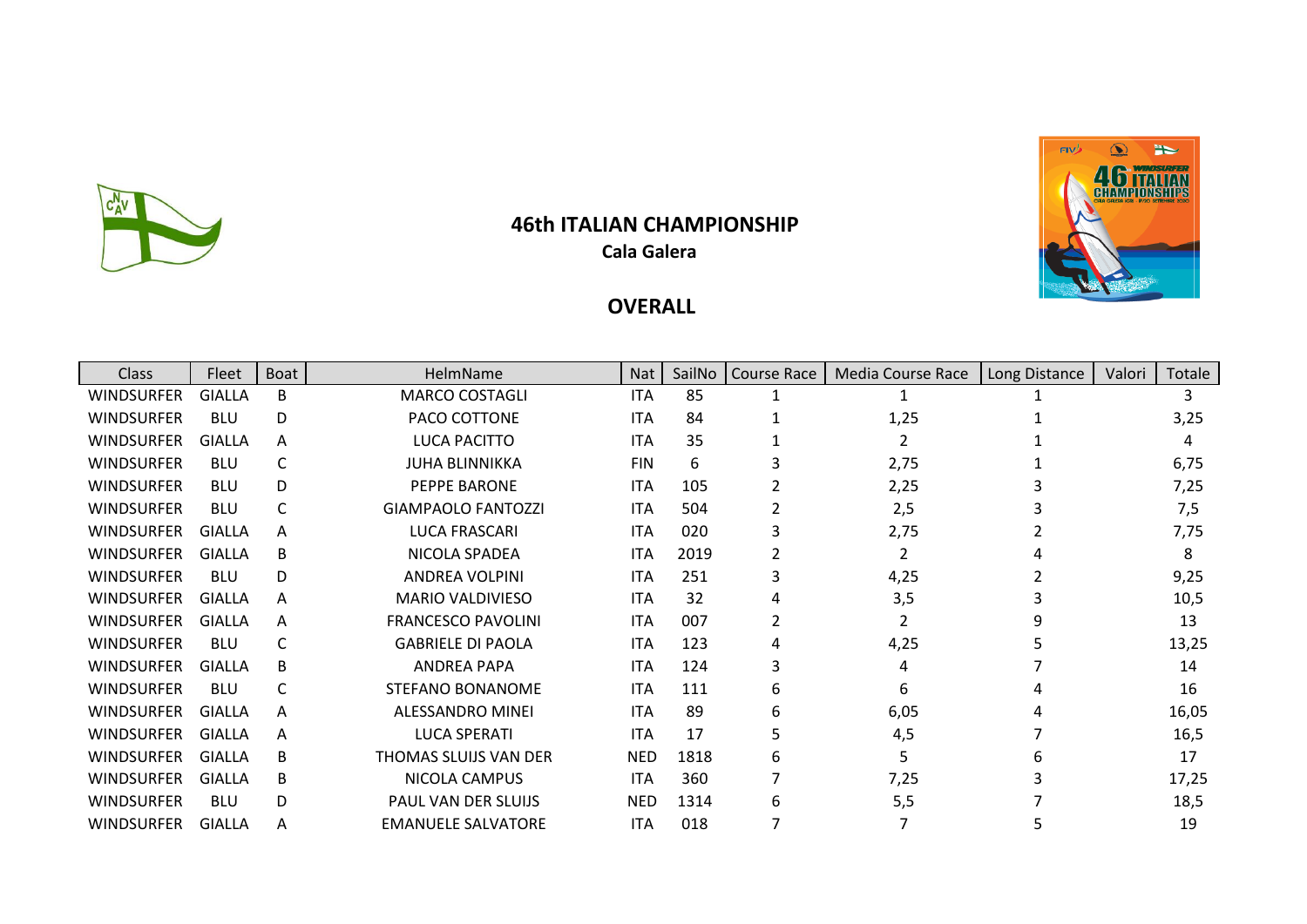| WINDSURFER        | <b>BLU</b>    | C            | <b>ALBERTO SANJUST</b>    | <b>ITA</b> | 609            | 7  | 6,25           | 6              |            | 19,25 |
|-------------------|---------------|--------------|---------------------------|------------|----------------|----|----------------|----------------|------------|-------|
| <b>WINDSURFER</b> | <b>GIALLA</b> | B            | <b>ANDREA BUFALINI</b>    | <b>ITA</b> | 532            | 4  | 4,75           | 12             |            | 20,75 |
| <b>WINDSURFER</b> | <b>BLU</b>    | D            | <b>LICINIO ANGELINI</b>   | <b>ITA</b> | 1258           | 8  | 8,5            | 8              |            | 24,5  |
| <b>WINDSURFER</b> | <b>GIALLA</b> | A            | PAOLO RINALDI             | <b>ITA</b> | $\overline{7}$ | 10 | 8,75           | 6              |            | 24,75 |
| <b>WINDSURFER</b> | <b>BLU</b>    | C            | <b>ALBERTO CONGIU</b>     | <b>ITA</b> | 901            | 5  | 5,75           | 14             |            | 24,75 |
| WINDSURFER        | <b>BLU</b>    | $\mathsf{C}$ | <b>DAVID PEZZINI</b>      | <b>ITA</b> | 730            | 10 | 8              | 7              |            | 25    |
| <b>WINDSURFER</b> | <b>BLU</b>    | D            | <b>LASSE LUOTO</b>        | <b>FIN</b> | 880            | 10 | 10             | 5              |            | 25    |
| <b>WINDSURFER</b> | <b>BLU</b>    | D            | <b>VINCENT CAPELA</b>     | <b>FRA</b> | 4227           | 4  | 4,75           | 17             | <b>DNS</b> | 25,75 |
| <b>WINDSURFER</b> | <b>BLU</b>    | $\mathsf{C}$ | <b>ALBERTO GANGE</b>      | <b>ITA</b> | 110            | 9  | $\overline{7}$ | 10             |            | 26    |
| <b>WINDSURFER</b> | <b>GIALLA</b> | Α            | PIETRO MASSINI            | <b>ITA</b> | 436            | 8  | 7,25           | 11             |            | 26,25 |
| <b>WINDSURFER</b> | <b>BLU</b>    | $\mathsf C$  | <b>ALESSANDRO TORZONI</b> | <b>ITA</b> | 90             | 1  | 1,5            | 24             | <b>DNS</b> | 26,5  |
| <b>WINDSURFER</b> | <b>BLU</b>    | D            | MICHELE MARIOTTI          | <b>ITA</b> | 696            | 5  | 5,25           | 17             | <b>DNS</b> | 27,25 |
| <b>WINDSURFER</b> | <b>BLU</b>    | D            | <b>GIUSEPPE BIANCHI</b>   | <b>ITA</b> | 24             | 9  | 9,75           | 9              |            | 27,75 |
| <b>WINDSURFER</b> | <b>GIALLA</b> | B            | <b>BERRY DONKERSLOOT</b>  | <b>ITA</b> | 48             | 9  | 8,75           | 11             |            | 28,75 |
| <b>WINDSURFER</b> | <b>BLU</b>    | D            | <b>STEVE LOUW</b>         | <b>RSA</b> | 069            | 7  | 6, 5           | 17             | <b>DNS</b> | 30,5  |
| <b>WINDSURFER</b> | <b>BLU</b>    | C            | MICHELE TOCCHETTI         | <b>ITA</b> | 968            | 11 | 12,25          | 8              |            | 31,25 |
| <b>WINDSURFER</b> | <b>GIALLA</b> | A            | PAOLO BAROZZI (523)       | <b>ITA</b> | 004            | 12 | 11,5           | 8              |            | 31,5  |
| <b>WINDSURFER</b> | <b>GIALLA</b> | A            | <b>LUCA ALBUCCI</b>       | <b>ITA</b> | 65             | 9  | 8,5            | 14             |            | 31,5  |
| <b>WINDSURFER</b> | <b>BLU</b>    | C            | <b>MARCO BENTI</b>        | <b>ITA</b> | 1609           | 15 | 14,5           | $\overline{2}$ |            | 31,5  |
| <b>WINDSURFER</b> | <b>BLU</b>    | $\mathsf{C}$ | <b>GIULIO SCARSELLI</b>   | <b>ITA</b> | 12             | 8  | $\overline{7}$ | 17             |            | 32    |
| <b>WINDSURFER</b> | <b>BLU</b>    | D            | <b>ROBERTO RAPINI</b>     | <b>ITA</b> | 034            | 15 | 13             | 4              |            | 32    |
| <b>WINDSURFER</b> | <b>GIALLA</b> | B            | <b>FRANCESCO BERNAZZI</b> | <b>ITA</b> | 972            | 12 | 11,25          | 9              |            | 32,25 |
| <b>WINDSURFER</b> | <b>GIALLA</b> | A            | <b>LORENZO PAVOLINI</b>   | <b>ITA</b> | 066            | 11 | 8,75           | 13             |            | 32,75 |
| <b>WINDSURFER</b> | <b>GIALLA</b> | B            | <b>GIANLUCA DOSI</b>      | <b>ITA</b> | 26             | 5  | 4,75           | 26             | <b>DNS</b> | 35,75 |
| <b>WINDSURFER</b> | <b>BLU</b>    | D            | SALVATORE BRANCATI        | <b>ITA</b> | 028            | 16 | 14             | 6              |            | 36    |
| <b>WINDSURFER</b> | <b>BLU</b>    | D            | <b>MARCO LIELLO</b>       | <b>ITA</b> | 57             | 12 | 11             | 13             |            | 36    |
| WINDSURFER        | <b>GIALLA</b> | B            | <b>MATTEO MASSINI</b>     | <b>ITA</b> | 171            | 8  | 8,5            | 22             |            | 38,5  |
| WINDSURFER        | <b>BLU</b>    | D            | <b>LORENZO LIPPI</b>      | <b>ITA</b> | 969            | 11 | 10,5           | 17             | <b>DNS</b> | 38,5  |
| <b>WINDSURFER</b> | <b>BLU</b>    | $\mathsf C$  | <b>ANDREA GRANDI</b>      | <b>ITA</b> | 129            | 16 | 15             | 9              |            | 40    |
| <b>WINDSURFER</b> | <b>GIALLA</b> | A            | <b>GIACOMO REBECCHINI</b> | <b>ITA</b> | 125            | 14 | 16,75          | 10             |            | 40,75 |
| <b>WINDSURFER</b> | <b>BLU</b>    | D            | <b>STEFAN GRIESMEYER</b>  | <b>ITA</b> | 98             | 13 | 11             | 17             | <b>DNS</b> | 41    |
| <b>WINDSURFER</b> | <b>GIALLA</b> | B            | RICCARDO SODDU            | <b>ITA</b> | 800            | 11 | 9,75           | 21             |            | 41,75 |
| <b>WINDSURFER</b> | <b>BLU</b>    | $\mathsf{C}$ | <b>ALESSANDRO TONELLI</b> | <b>ITA</b> | 707            | 14 | 13,5           | 15             |            | 42,5  |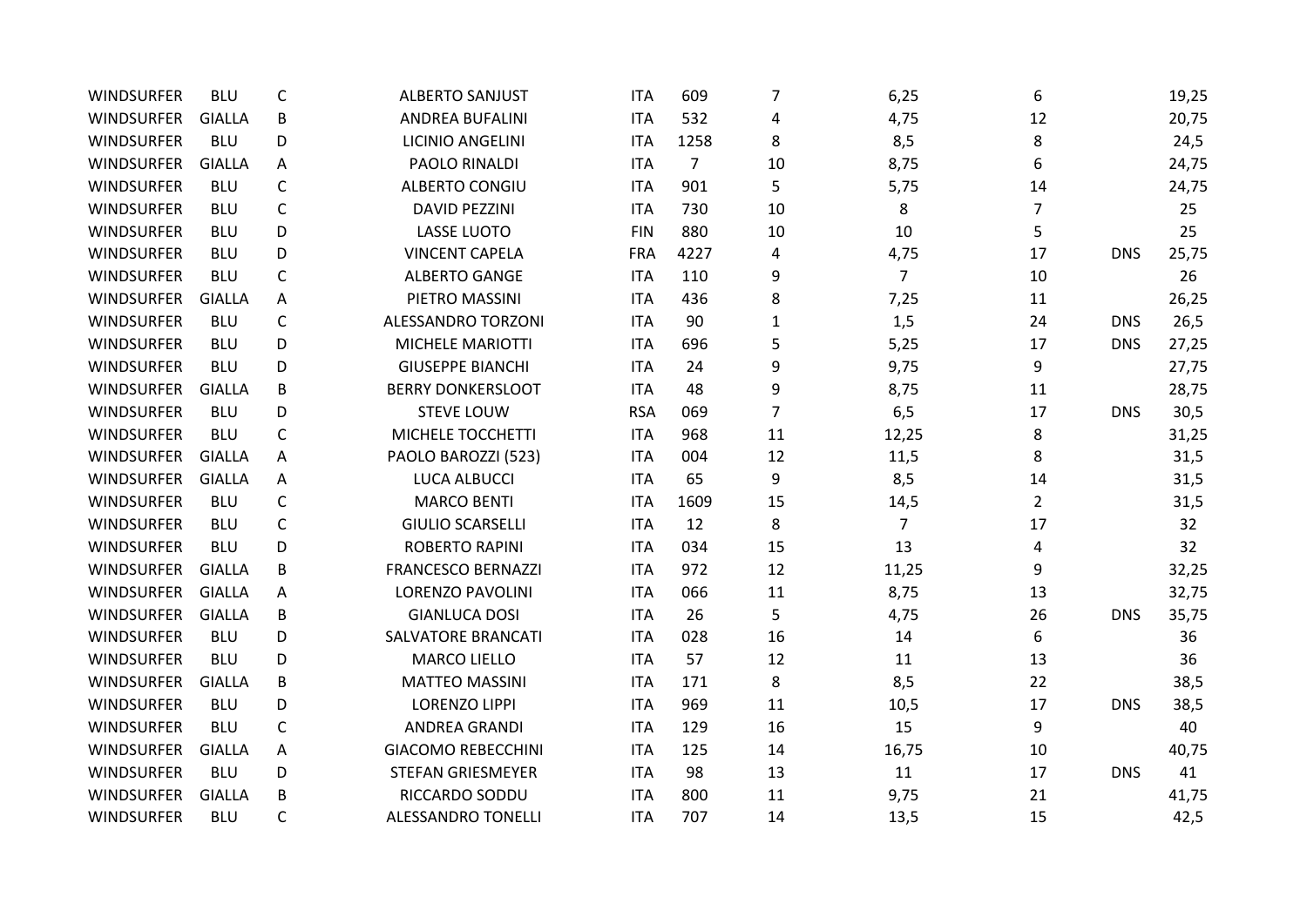| <b>WINDSURFER</b> | <b>GIALLA</b> | B            | <b>TOMMASO GIULIODORI</b>  | <b>ITA</b> | 302          | 15 | 14,75 | 13             |            | 42,75 |
|-------------------|---------------|--------------|----------------------------|------------|--------------|----|-------|----------------|------------|-------|
| <b>WINDSURFER</b> | <b>BLU</b>    | D            | <b>FEDERICO CREMISI</b>    | <b>ITA</b> | 23           | 14 | 12    | 17             | <b>DNS</b> | 43    |
| <b>WINDSURFER</b> | <b>BLU</b>    | D            | LUCIANO MACRILLANTE        | <b>ITA</b> | 012          | 17 | 15,25 | 11             |            | 43,25 |
| <b>WINDSURFER</b> | <b>GIALLA</b> | A            | ROSARIO CINQUEGRANI        | <b>ITA</b> | 011          | 15 | 17    | 12             |            | 44    |
| <b>WINDSURFER</b> | <b>GIALLA</b> | A            | MAURIZIO LANUCARA          | <b>ITA</b> | 59           | 13 | 14,5  | 17             |            | 44,5  |
| <b>WINDSURFER</b> | <b>GIALLA</b> | B            | <b>DARIO BORIN</b>         | <b>ITA</b> | 80           | 13 | 13    | 19             |            | 45    |
| <b>WINDSURFER</b> | <b>GIALLA</b> | B            | PIERLUIGI PILICHI          | <b>ITA</b> | 7007         | 10 | 9,25  | 26             | <b>RET</b> | 45,25 |
| <b>WINDSURFER</b> | <b>BLU</b>    | C            | <b>GABRIELE WURTZ</b>      | <b>ITA</b> | 2518         | 13 | 13,25 | 19             |            | 45,25 |
| <b>WINDSURFER</b> | <b>GIALLA</b> | B            | <b>GUIDO AMATO</b>         | <b>ITA</b> | 8            | 18 | 16,5  | 11             |            | 45,5  |
| <b>WINDSURFER</b> | <b>GIALLA</b> | B            | <b>MARIO BURCHIANI</b>     | <b>ITA</b> | 255          | 22 | 20,25 | 5              |            | 47,25 |
| <b>WINDSURFER</b> | <b>BLU</b>    | D            | ALESSANDRO DE ANGELIS      | <b>ITA</b> | 247          | 18 | 16    | 14             |            | 48    |
| <b>WINDSURFER</b> | <b>GIALLA</b> | A            | <b>MARCO GIGLI</b>         | <b>ITA</b> | 97           | 16 | 17,25 | 15             |            | 48,25 |
| <b>WINDSURFER</b> | <b>BLU</b>    | $\mathsf{C}$ | <b>EDOARDO THERMES</b>     | <b>ITA</b> | 11           | 12 | 12,25 | 24             | <b>DNS</b> | 48,25 |
| <b>WINDSURFER</b> | <b>GIALLA</b> | В            | <b>SANDRO BRAMATI</b>      | <b>ITA</b> | 347          | 17 | 16    | 16             |            | 49    |
| <b>WINDSURFER</b> | <b>GIALLA</b> | B            | ROBERTO DI MAIO            | <b>ITA</b> | 045          | 16 | 15,5  | 18             |            | 49,5  |
| <b>WINDSURFER</b> | <b>GIALLA</b> | B            | <b>FRANCESCO MONTARULI</b> | <b>ITA</b> | 250          | 21 | 19,25 | 10             |            | 50,25 |
| <b>WINDSURFER</b> | <b>GIALLA</b> | B            | <b>GABRIELE SPANO</b>      | <b>ITA</b> | 1977         | 19 | 16,5  | 15             |            | 50,5  |
| <b>WINDSURFER</b> | <b>GIALLA</b> | A            | <b>DIEGO CAPPELLI</b>      | <b>ITA</b> | 499          | 17 | 18    | 16             |            | 51    |
| <b>WINDSURFER</b> | <b>GIALLA</b> | B            | <b>MARCO GUADALINI</b>     | ITA        | 087          | 23 | 20,5  | 8              |            | 51,5  |
| <b>WINDSURFER</b> | <b>BLU</b>    | D            | <b>MARCO SOLAND</b>        | SUI        | 578          | 19 | 16,25 | 17             | <b>DNS</b> | 52,25 |
| <b>WINDSURFER</b> | <b>BLU</b>    | C            | <b>ANTHONY VITOLO</b>      | ITA        | 999          | 17 | 15,5  | 20             |            | 52,5  |
| <b>WINDSURFER</b> | <b>GIALLA</b> | B            | <b>ALBERTO DIAZ</b>        | <b>ITA</b> | 226          | 14 | 13    | 26             | <b>DNS</b> | 53    |
| <b>WINDSURFER</b> | <b>BLU</b>    | D            | <b>MAURIZIO BUFALINI</b>   | <b>ITA</b> | $\mathbf{1}$ | 20 | 17,75 | 16             |            | 53,75 |
| <b>WINDSURFER</b> | <b>BLU</b>    | $\mathsf{C}$ | <b>ALBERTO GIULIODORI</b>  | <b>ITA</b> | 301          | 21 | 20    | 13             |            | 54    |
| <b>WINDSURFER</b> | <b>BLU</b>    | C            | <b>CARL KRAUSE</b>         | <b>FIN</b> | 127          | 19 | 19,25 | 16             |            | 54,25 |
| <b>WINDSURFER</b> | <b>BLU</b>    | $\mathsf{C}$ | <b>GIROLAMO VIMERCATI</b>  | <b>ITA</b> | 289          | 23 | 21,25 | 12             |            | 56,25 |
| <b>WINDSURFER</b> | <b>BLU</b>    | D            | MASSIMO ONESTI             | <b>ITA</b> | 641          | 21 | 19,5  | 17             | <b>DNS</b> | 57,5  |
| <b>WINDSURFER</b> | <b>BLU</b>    | C            | NICOLA LOPEZ               | <b>ITA</b> | 16           | 18 | 19,25 | 22             |            | 59,25 |
| <b>WINDSURFER</b> | <b>BLU</b>    | D            | <b>MAURIZIO ATZORI</b>     | <b>ITA</b> | 147          | 22 | 21    | 17             | <b>DNS</b> | 60    |
| <b>WINDSURFER</b> | <b>BLU</b>    | C            | SILVIO DEL DEO             | <b>ITA</b> | 0707         | 20 | 19,75 | 21             |            | 60,75 |
| WINDSURFER        | <b>BLU</b>    | D            | LORENZO THEODOLI           | <b>ITA</b> | 801          | 25 | 25,75 | 10             |            | 60,75 |
| <b>WINDSURFER</b> | <b>GIALLA</b> | В            | <b>GIOVANNI DI STEFANO</b> | <b>ITA</b> | 93           | 30 | 30,75 | $\overline{2}$ |            | 62,75 |
| <b>WINDSURFER</b> | <b>BLU</b>    | $\mathsf{C}$ | NICOLO' DI BARTOLO         | <b>ITA</b> | 4            | 26 | 26,25 | 11             |            | 63,25 |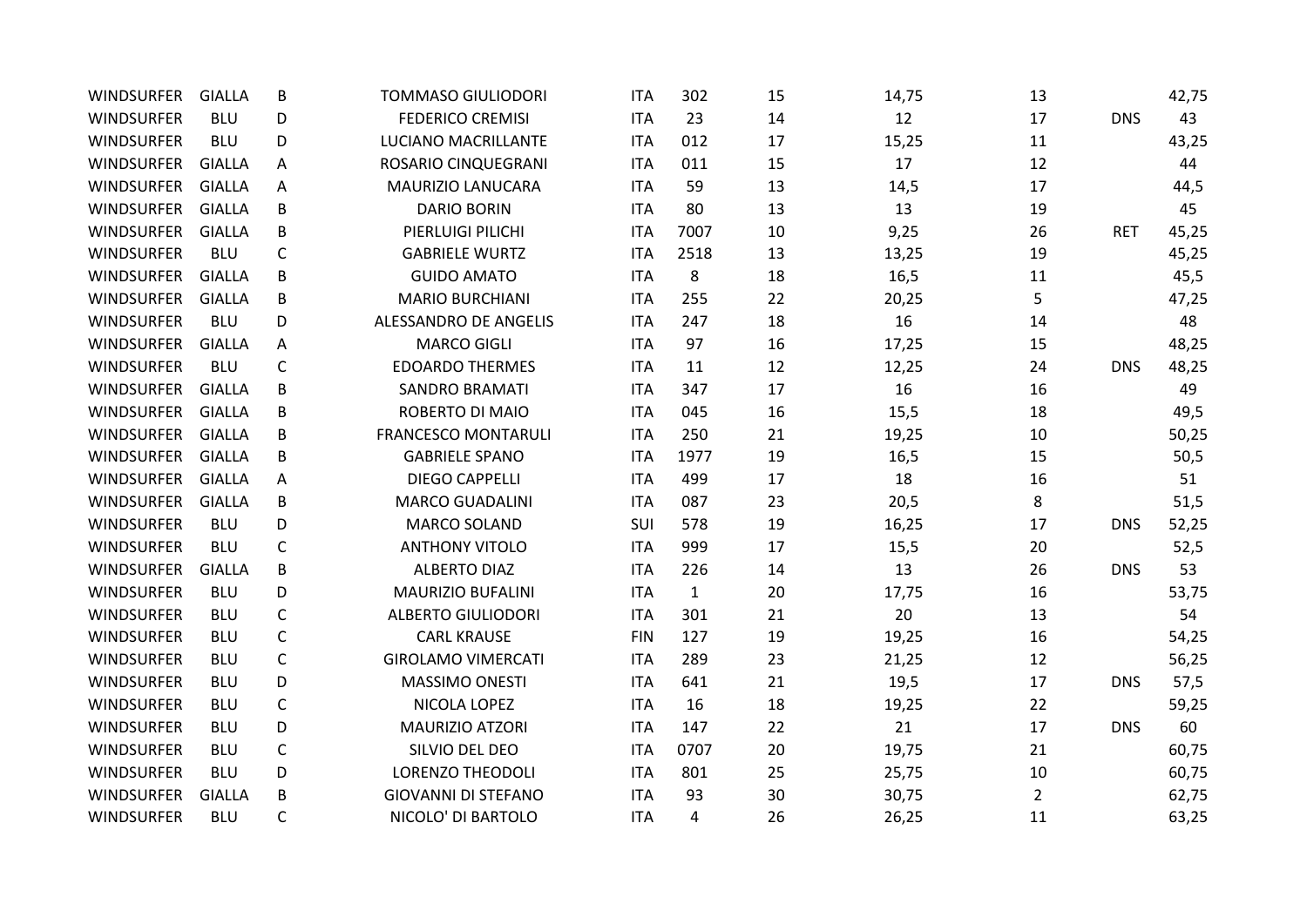| <b>WINDSURFER</b> | <b>BLU</b>    | D            | <b>ALESSANDRO RUGGIERI</b>       | <b>ITA</b> | 36   | 24 | 24,5  | 15 |            | 63,5  |
|-------------------|---------------|--------------|----------------------------------|------------|------|----|-------|----|------------|-------|
| <b>WINDSURFER</b> | <b>GIALLA</b> | B            | <b>VALERIO VANNUCCHI</b>         | <b>ITA</b> | 87   | 20 | 17,75 | 26 | <b>DNS</b> | 63,75 |
| <b>WINDSURFER</b> | <b>BLU</b>    | D            | PIER LUIGI MANCINI               | <b>ITA</b> | 1106 | 23 | 24,5  | 17 | <b>DNS</b> | 64,5  |
| <b>WINDSURFER</b> | <b>BLU</b>    | D            | ALESSANDRO CATAPANO MINOTTI      | <b>ITA</b> | 49   | 27 | 27    | 12 |            | 66    |
| <b>WINDSURFER</b> | <b>BLU</b>    | C            | <b>VINCENZO BAGLIONE</b>         | <b>ITA</b> | 2212 | 22 | 20,5  | 24 | <b>DNS</b> | 66,5  |
| <b>WINDSURFER</b> | <b>BLU</b>    | C            | CARLO DALLA VEDOVA               | <b>ITA</b> | 3    | 25 | 23,5  | 18 |            | 66,5  |
| <b>WINDSURFER</b> | GIALLA        | B            | <b>GIORGIO SPANO</b>             | <b>ITA</b> | 4809 | 25 | 27,5  | 17 |            | 69,5  |
| <b>WINDSURFER</b> | <b>GIALLA</b> | B            | <b>LIVIO PAPI</b>                | <b>ITA</b> | 313  | 24 | 22,75 | 23 |            | 69,75 |
| <b>WINDSURFER</b> | <b>BLU</b>    | D            | <b>VALERIO DONGU</b>             | <b>ITA</b> | 514  | 26 | 26,75 | 17 | <b>DNS</b> | 69,75 |
| WINDSURFER        | <b>BLU</b>    | $\mathsf{C}$ | <b>MAURIZIO GORINI</b>           | <b>SUI</b> | 76   | 24 | 23    | 24 | <b>DNF</b> | 71    |
| <b>WINDSURFER</b> | <b>BLU</b>    | D            | SEBASTIANO FIUME GARELLI (1789)  | <b>ITA</b> | 91   | 28 | 28,75 | 17 | <b>DNS</b> | 73,75 |
| <b>WINDSURFER</b> | <b>GIALLA</b> | B            | <b>EMANUELE CHIRIVINO</b>        | <b>ITA</b> | 1978 | 27 | 29    | 20 |            | 76    |
| <b>WINDSURFER</b> | <b>BLU</b>    | D            | <b>MARIO CANNUCCI</b>            | <b>ITA</b> | 0606 | 29 | 30    | 17 | <b>DNS</b> | 76    |
| <b>WINDSURFER</b> | <b>GIALLA</b> | B            | <b>STEFANO TREVISON</b>          | <b>ITA</b> | 918  | 26 | 25,25 | 26 | <b>DNS</b> | 77,25 |
| <b>WINDSURFER</b> | <b>BLU</b>    | C            | ALESSANDRO CANESSA               | <b>ITA</b> | 33   | 27 | 26,5  | 24 | <b>DNS</b> | 77,5  |
| <b>WINDSURFER</b> | <b>BLU</b>    | C            | <b>ANDREA CASTRUCCI</b>          | <b>ITA</b> | 228  | 28 | 26,75 | 24 | <b>DNS</b> | 78,75 |
| <b>WINDSURFER</b> | <b>BLU</b>    | C            | NICCOLO' INVREA                  | <b>ITA</b> | 2901 | 29 | 29,5  | 23 |            | 81,5  |
| <b>WINDSURFER</b> | GIALLA        | B            | <b>LORENZO BOCCIARDI</b>         | <b>ITA</b> | 575  | 28 | 30    | 24 |            | 82    |
| <b>WINDSURFER</b> | <b>GIALLA</b> | B            | <b>ANTONINO DI VINCENZO</b>      | <b>ITA</b> | 058  | 29 | 30,5  | 25 |            | 84,5  |
| <b>WINDSURFER</b> | <b>BLU</b>    | C            | ALESSANDRO TEODOLI               | <b>ITA</b> | 1007 | 30 | 30,75 | 24 | <b>DNS</b> | 84,75 |
| <b>WINDSURFER</b> | <b>BLU</b>    | C            | <b>CLAUDIO ALLESINA</b>          | <b>ITA</b> | 523  | 31 | 31    | 24 | <b>DNS</b> | 86    |
| <b>WINDSURFER</b> | <b>BLU</b>    | C            | ROBERTO MARIA TRABALZA MARINUCCI | <b>ITA</b> | 2124 | 32 | 32,5  | 24 | <b>DNS</b> | 88,5  |
| <b>WINDSURFER</b> | <b>BLU</b>    | C            | <b>GABRIELE BURATTI</b>          | <b>ITA</b> | 3006 | 33 | 33,5  | 24 | <b>DNS</b> | 90,5  |

| Class             | Fleet               | Boat | <b>HelmName</b>          | <b>Nat</b> | SailNo | Course Race | Media Course Race | Long Distance | Totale |
|-------------------|---------------------|------|--------------------------|------------|--------|-------------|-------------------|---------------|--------|
| <b>WINDSURFER</b> | <b>GIALLA DONNE</b> |      | <b>FLAVIA TARTAGLINI</b> | ITA        | 046    |             |                   |               |        |
| <b>WINDSURFER</b> | <b>GIALLA DONNE</b> |      | <b>CELINE BORDIER</b>    | <b>FRA</b> | 013    |             | 1,75              |               | 7,75   |
| <b>WINDSURFER</b> | GIALLA DONNE        |      | SIMONA CRISTOFORI        | ITA        | 107    |             | 4                 |               | 9      |
| <b>WINDSURFER</b> | GIALLA DONNE        |      | GIULIA CLARKSON          | ITA        | 0011   | 4           | 4                 |               | 11     |
| <b>WINDSURFER</b> | GIALLA DONNE        |      | MANUELA ARCIDIACONO      | ITA        | 08     |             | 4                 |               | 14     |
| <b>WINDSURFER</b> | GIALLA DONNE        |      | CHRISTINE BAURIEDL       | SUI        | 064    | b           | 4,25              | 9             | 19,25  |
| <b>WINDSURFER</b> | <b>GIALLA DONNE</b> |      | KATERINA BABIKOVA        | <b>RUS</b> | 203    |             | 6,25              | b             | 19,25  |